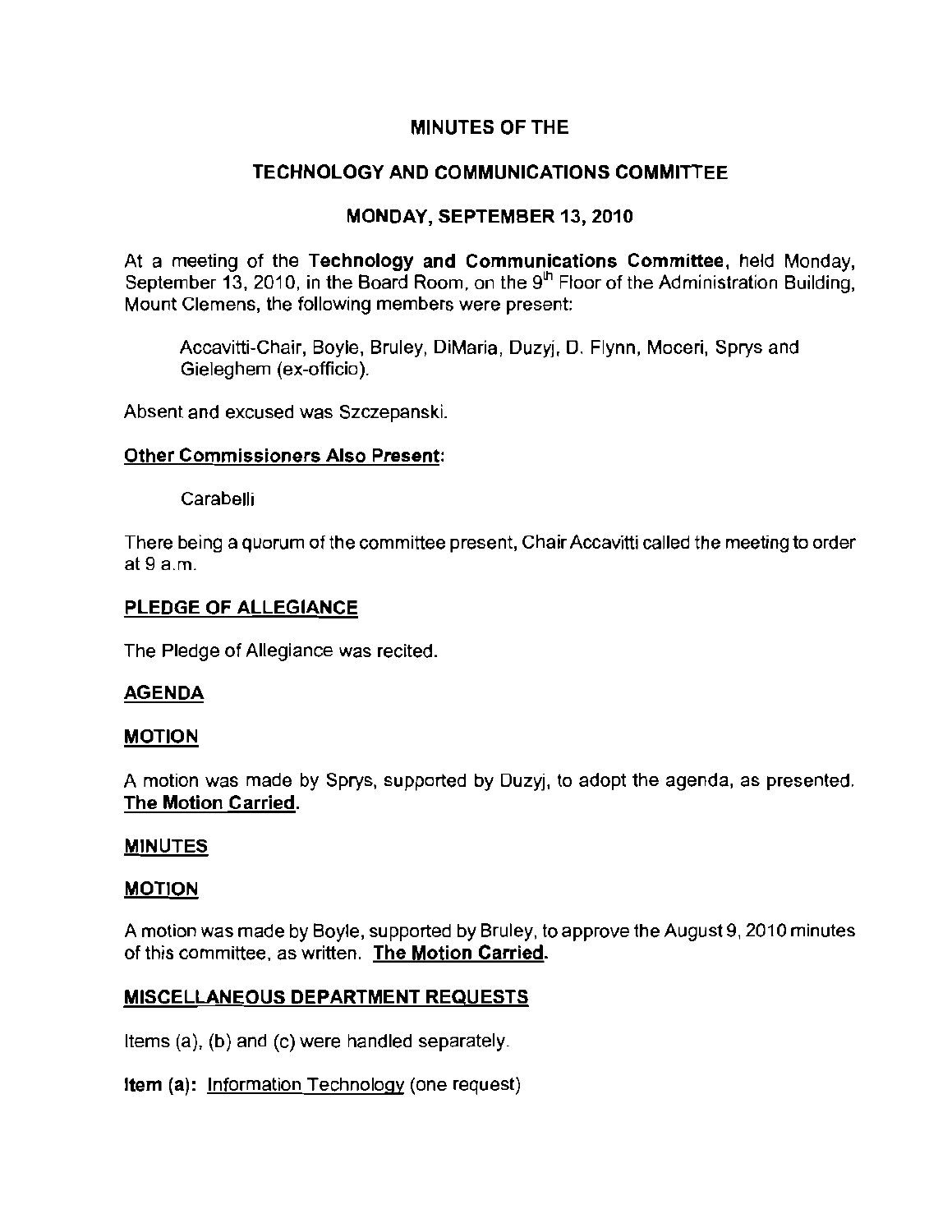### **COMMITTEE RECOMMENDATION - MOTION**

A MOTION WAS MADE BY SPRYS, SUPPORTED BY BOYLE, TO RECOMMEND THAT THE BOARD OF COMMISSIONERS APPROVE THE FOLLOWING MISCELLANEOUS DEPARTMENT REQUEST:

48 MEMORY UPGRADES, ONE SERVER, FIVE BACKUP SOFTWARE LICENSES, 230 THIN CLIENT DEVICES AND 100 MONITORS AT A COST NOT TO EXCEED \$169,266; FUNDING AVAILABLE IN IT CAPITAL PROJECTS COMPUTER REPLACEMENT FUND.

#### **THE MOTION** CARRIED.

Item (b): Sheriffs Office (three requests)

### **COMMITTEE RECOMMENDATION - MOTION**

A MOTION WAS MADE BY SPRYS, SUPPORTED BY DUZYJ, TO RECOMMEND THAT THE BOARD OF COMMISSIONERS APPROVE THE FOLLOWING MISCELLANEOUS DEPARTMENT REQUESTS:

FOUR MOTOROLA MW810 MOBILE DATA COMPUTERS FOR THE SHERIFF'S OFFICE AT A COST NOT TO EXCEED \$20,780; FUNDING IS PROVIDED FROM THE DEPARTMENT OF JUSTICE BYRNE JAG GRANT;

PURCHASE OF EQUIPMENT TO CONNECT THE ROAD COMMISSION TO THE MACOMB COUNTY NETWORK AT A COST NOT TO EXCEED \$29,345; FUNDING AVAILABLE IN THE E911 CAPITAL IMPROVEMENT FUND; AND

APPROVE THE SHERIFF'S OFFICE AND IT DEPARTMENT TO SECURE BIDS AND PURCHASE A SYSTEM FOR THE MACOMB COUNTY SHERIFF'S OFFICE TO MONITOR AND RECORD VIDEO STREAMS FROM THE ROAD COMMISSION'S TRAFFIC CAMERA SYSTEM AT A COST NOT TO EXCEED \$45,000; FUNDING AVAILABLE IN THE E911 CAPITAL IMPROVEMENT FUND.

The following commissioners spoke: Sprys and Boyle.

Chair Accavitti called for a vote on the motion and **THE** MOTION CARRIED.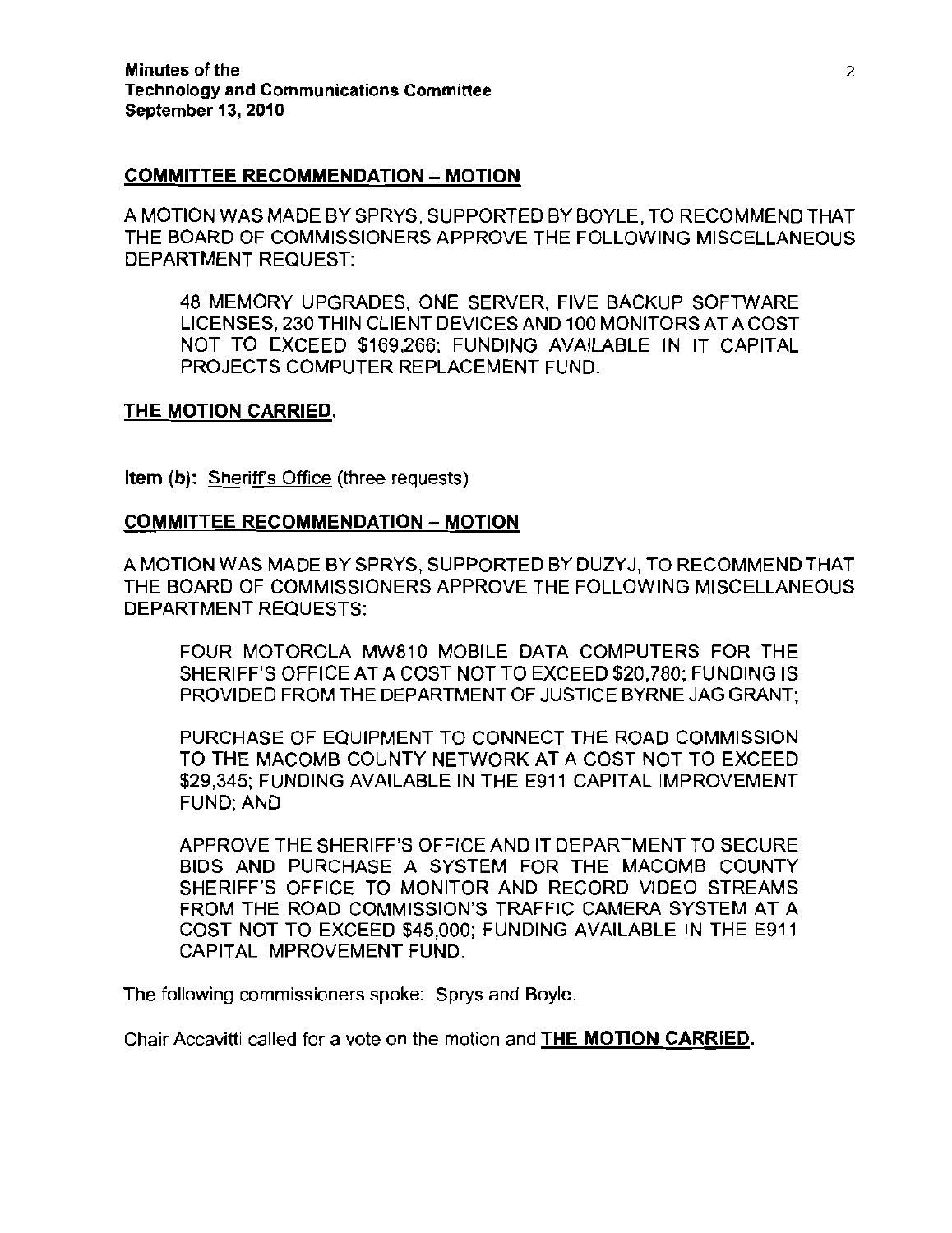Item (c): MCCSA (two requests)

### COMMITTEE RECOMMENDATION - MOTION

A MOTION WAS MADE BY SPRYS, SUPPORTED BY D, FLYNN, TO RECOMMEND THAT THE BOARD OF COMMISSIONERS APPROVE THE FOLLOWING MISCELLANEOUS DEPARTMENT REQUESTS:

PURCHASE OF BAR CODE EQUIPMENT AND SERVICES FOR THE MACOMB FOOD PROGRAM AT A TOTAL COST NOT TO EXCEED \$16,326; FUNDING AVAILABLE IN THE COMMODITY DISTRIBUTION GRANT FUND; AND

PURCHASE OF INTEGRATED FOOD BANK MANAGEMENT APPLICATION SOFTWARE FOR THE MACOMB COUNTY COMMUNITY SERVICES AGENCY'S "THE EMERGENCY FOOD AND ASSISTANCE PROGRAM" AT A TOTAL COST NOT TO EXCEED \$18,725; FUNDING AVAILABLE FROM THE COMMODITY DISTRIBUTION GRANT FUND.

### THE MOTION CARRIED.

## RECEIVE AND FILE WIRELESS DEVICE PURCHASE REQUEST

### MOTION

A motion was made by Duzyj, supported by DiMaria, to receive and file the wireless device purchase request. The Motion Carried.

### REPORT FROM LOBBYIST

Provided in committee packets was a two-page outlined report dated September 2,2010 from Erik Hingst.

Chair Accavitti informed commissioners that Erik Hingst was not able to attend today's committee meeting.

### MOTION

A motion was made by D. Flynn, supported by DiMaria, to receive and file the report from the Lobbyist. The Motion Carried.